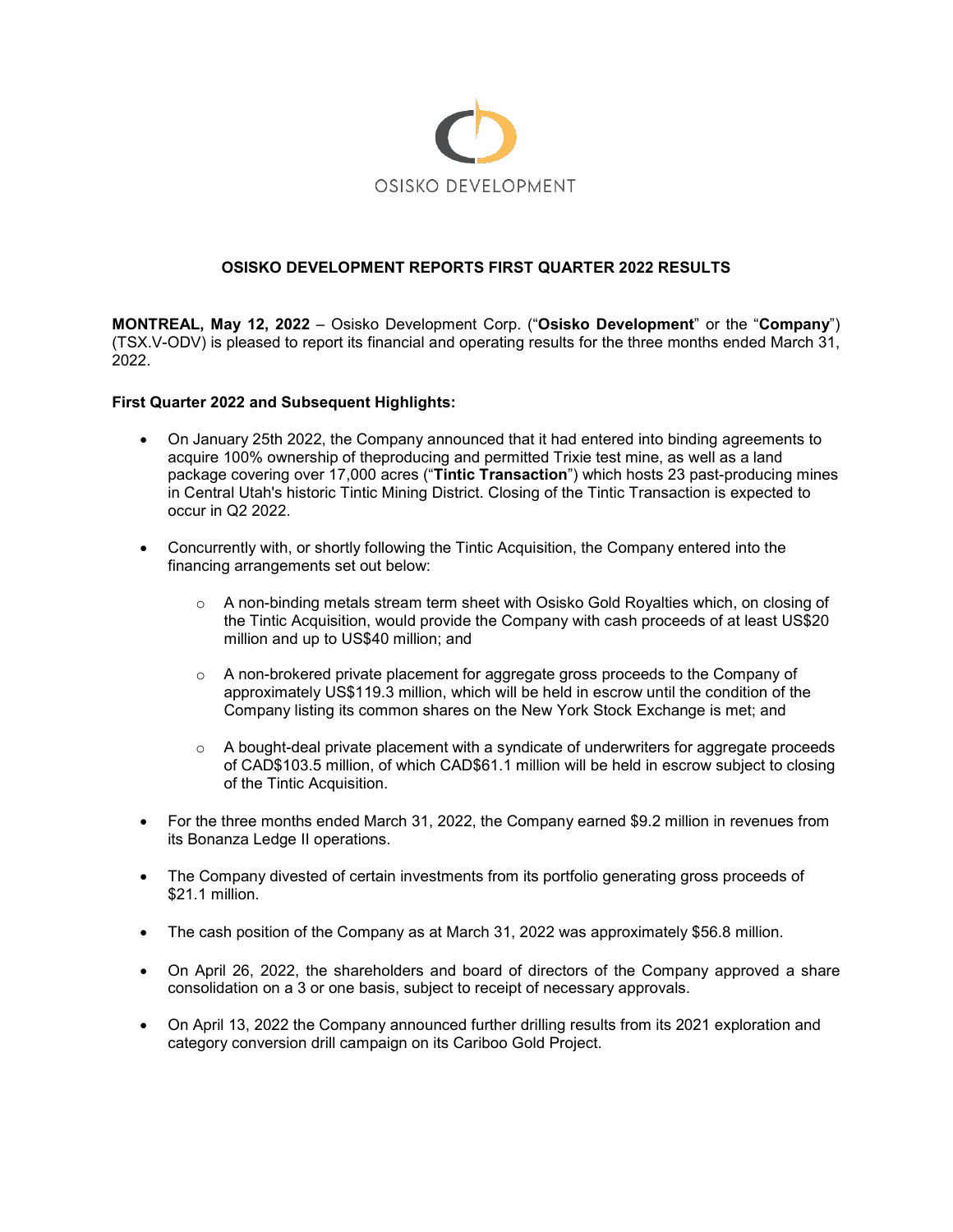*"*We are pleased with progress to date at Cariboo. The ongoing work at Cariboo has advanced our permitting process and bringing us closer to further major milestones. The Tintic opportunity is a very exciting addition to our portfolio and we look forward to closing this acquisition and doing what Osisko does best and unlock the geological potential of this historic site". Commented Sean Roosen, Chair and Chief Executive Officer of Osisko Development.

With the closing of the transactions currently underway including the financings and Tintic Acquisition, the Company does not intend to schedule an analyst call for Q1 2022 and will reconvene next quarter.

# **Consolidated Financial Statements**

Osisko Development's audited annual consolidated financial statements and management's discussion and analysis for the three months ended March 31, 2022 are available on the Company's website at www.osiskodev.com, and on SEDAR under the Company's profile at [www.sedar.com.](http://www.sedar.com/)

# **Qualified Persons**

The scientific and geological technical information contained in this press release has been reviewed and approved by Ms. Maggie Layman who is "Qualified Persons" ("QP") as defined in National Instrument 43-101 – Standards of Disclosure for Mineral Projects.

For further information about the Cariboo Gold Project, please see the Technical Report entitled "NI 43-101 Technical Report and Mineral Resource Estimate for the Cariboo Gold Project, British Columbia, Canada" (the "Technical Report") filed on SEDAR (www.sedar.com) on November 17, 2020 under Osisko Gold Royalties' profile.

# **About Osisko Development Corp.**

*Osisko Development Corp. is uniquely positioned as a premier gold exploration and development company in North America to advance the Cariboo Gold Project and other Canadian and Mexican properties, with the objective of becoming the next mid-tier gold producer. Osisko Development's project pipeline is complemented by potential near-term production targeted from the San Antonio gold project, located in Sonora Mexico. Osisko Development began trading on the TSX Venture Exchange under the symbol "ODV" on December 2, 2020.* 

# **For further information, please contact Osisko Development Corp.:**

Jean Francois Lemonde VP Investor Relations [jflemonde@osiskodev.com](mailto:jflemonde@osiskodev.com) Tel: 514-299-4926

# *Forward-looking Statements*

*Certain statements contained in this press release may be deemed "forward*‐*looking statements" within the meaning of applicable Canadian and U.S. securities laws. These forward*‐*looking statements, by their nature, require Osisko Development to make certain assumptions and necessarily involve known and unknown risks and uncertainties that could cause actual results to differ materially from those expressed or implied in these forward*‐*looking statements. Forward*‐*looking statements are not guarantees of performance. Words such as "may", "will", "would", "could", "expect", "believe", "plan", "anticipate", "intend", "estimate", "continue", or the negative or comparable terminology, as well as terms usually used in the future and the conditional, are intended to identify forward*‐*looking statements. Information*